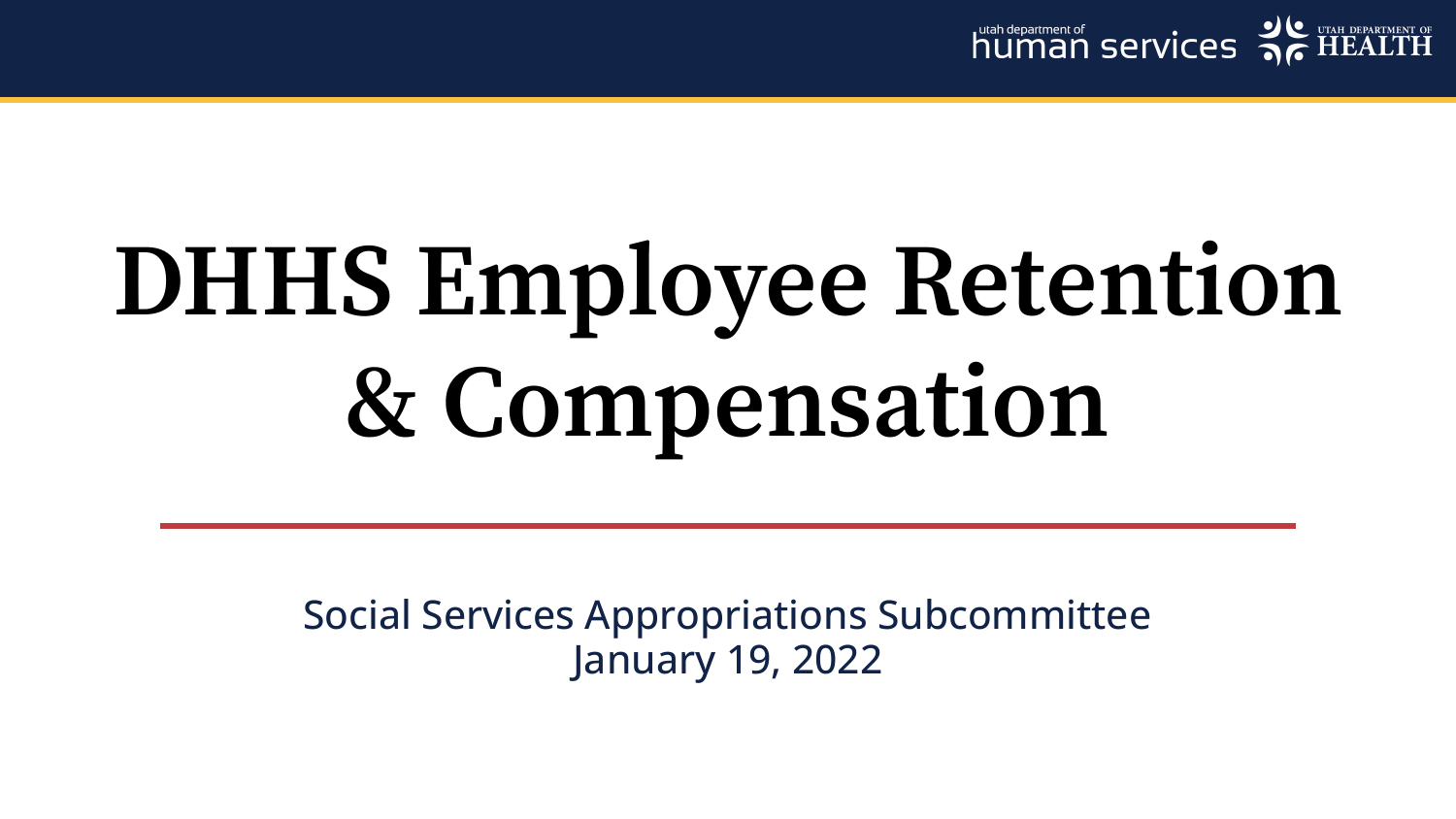### **DHHS Staff Vacancy and Turnover**

- **Total Employees:** 5,536
- **Current vacancy**

**count (***if > 0, then list which positions are vacant):* 2,165

● **Turnover rate:**

28% (DHS - 34%, UDOH - 26%)

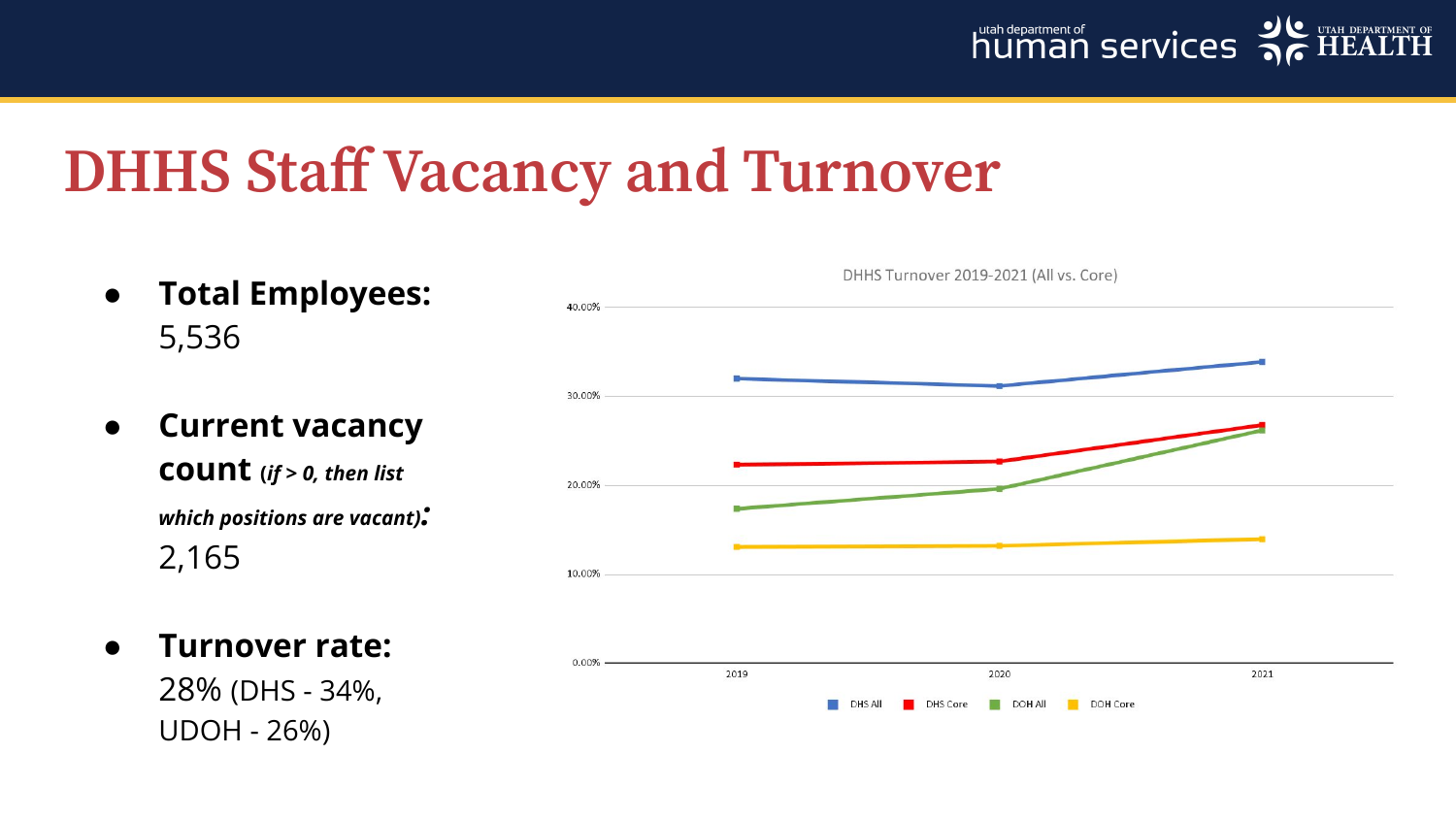

### **Targeted Compensation - UDOH 5-15%**

| Recommendation for Discretionary Performance-based Targeted Increases |  |
|-----------------------------------------------------------------------|--|
| <b>Classification Title</b>                                           |  |
| <b>Auditor III</b>                                                    |  |
| Chemist/Microbiologist I                                              |  |
| Chemist/Microbiologist II                                             |  |
| Chemist/Microbiologist III                                            |  |
| Chemist/Microbiologist IV                                             |  |
| <b>Claims Examiner III</b>                                            |  |
| Epidemiologist I                                                      |  |
| Epidemiologist II                                                     |  |
| <b>Financial Analyst I</b>                                            |  |
| <b>Financial Analyst II</b>                                           |  |
| <b>Financial Analyst III</b>                                          |  |
| <b>Health Program Specialist I</b>                                    |  |
| <b>Health Program Specialist II</b>                                   |  |
| Investigator II, Non POST                                             |  |
| Investigator III, Non-POST                                            |  |
| Investigator IV, Non POST                                             |  |
| Laboratory Technician I                                               |  |
| Laboratory Technician II                                              |  |
| <b>Laboratory Technician III</b>                                      |  |
| <b>Research Consultant III</b>                                        |  |
| <b>Senior Registered Nurse</b>                                        |  |

Dept. of Health

\$685,600 FTEs Median Distance from Market % Increase  $\overline{2}$  $-21.5%$ 10.0% 3  $-30.3%$ 15.0%  $32$  $-25.7%$ 10.0%  $11$  $-25.5%$ 10.0%  $-34.7%$ 9 15.0%  $10$  $-22.9%$ 10.0%  $34$  $-17.0%$ 5.0% 43  $-30.7%$ 15.0% 6  $-18.6%$ 5.0% 5  $-17.4%$ 5.0% 20  $-30.2%$ 15.0% 37  $-22.1%$ 10.0% 105  $-19.4%$ 5.0%  $14$  $-33.0%$ 15.0%  $\overline{2}$  $-25.1%$ 10.0%  $\overline{1}$  $-16.9%$ 5.0% 3  $-35.5%$ 15.0%  $15$  $-30.5%$ 15.0% 9  $-33.7%$ 15.0%  $11$  $-19.5%$ 5.0% 66  $-19.4%$ 5.0%

**targeted increase based on significant market salary deficit**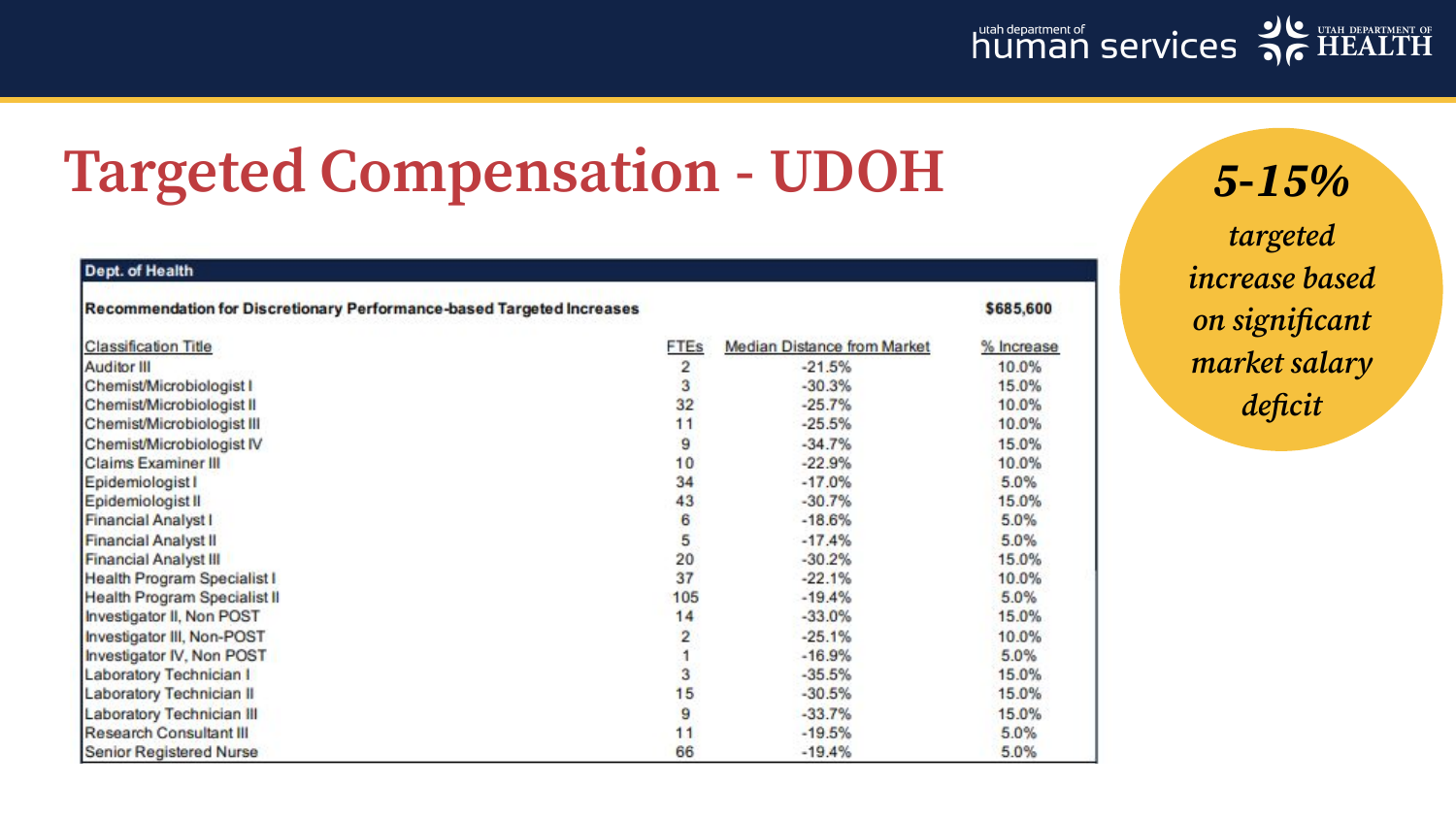

### **Targeted Compensation - DHS**

| Front Line Staff at State Hospital and Developmental Center         |             |                             | \$3,239,800 |
|---------------------------------------------------------------------|-------------|-----------------------------|-------------|
| <b>Recommendation for Discretionary Performance-based Increases</b> |             |                             | \$3,894,500 |
| <b>Classification Title</b>                                         | <b>FTEs</b> | Median Distance from Market | % Increase  |
| <b>Accounting Technician III</b>                                    | 11          | $-17.0%$                    | 5%          |
| <b>Assistant Caseworker</b>                                         | 19          | $-29.4%$                    | 10%         |
| Caseworker I                                                        | 336         | $-19.7%$                    | 5%          |
| Caseworker II                                                       | 39          | $-15.4%$                    | 5%          |
| <b>Financial Analyst I</b>                                          | 11          | $-35.6%$                    | 15%         |
| <b>Financial Analyst II</b>                                         | 14          | $-31.5%$                    | 15%         |
| <b>Financial Analyst III</b>                                        | 11          | $-37.3%$                    | 15%         |
| Journey Maintenance/Construction Specialist                         | 19          | $-22.3%$                    | 10%         |
| Office Specialist I                                                 | 47          | $-19.6%$                    | 5%          |
| <b>Office Specialist II</b>                                         | 27          | $-18.0%$                    | 5%          |
| Office Technician II                                                | 9           | $-18.3%$                    | 5%          |
| Recreational Therapist II                                           | 23          | $-24.7%$                    | 10%         |
| <b>Registered Nurse</b>                                             | 127         | $-18.1%$                    | 5%          |
| Senior Registered Nurse                                             | 42          | $-20.1%$                    | 10%         |
| Social Service Worker                                               | 83          | $-18.3%$                    | 5%          |
| Youth Development Specialist                                        | 302         | $-34.0%$                    | 10%         |

**Market median salary difference as much as -37%**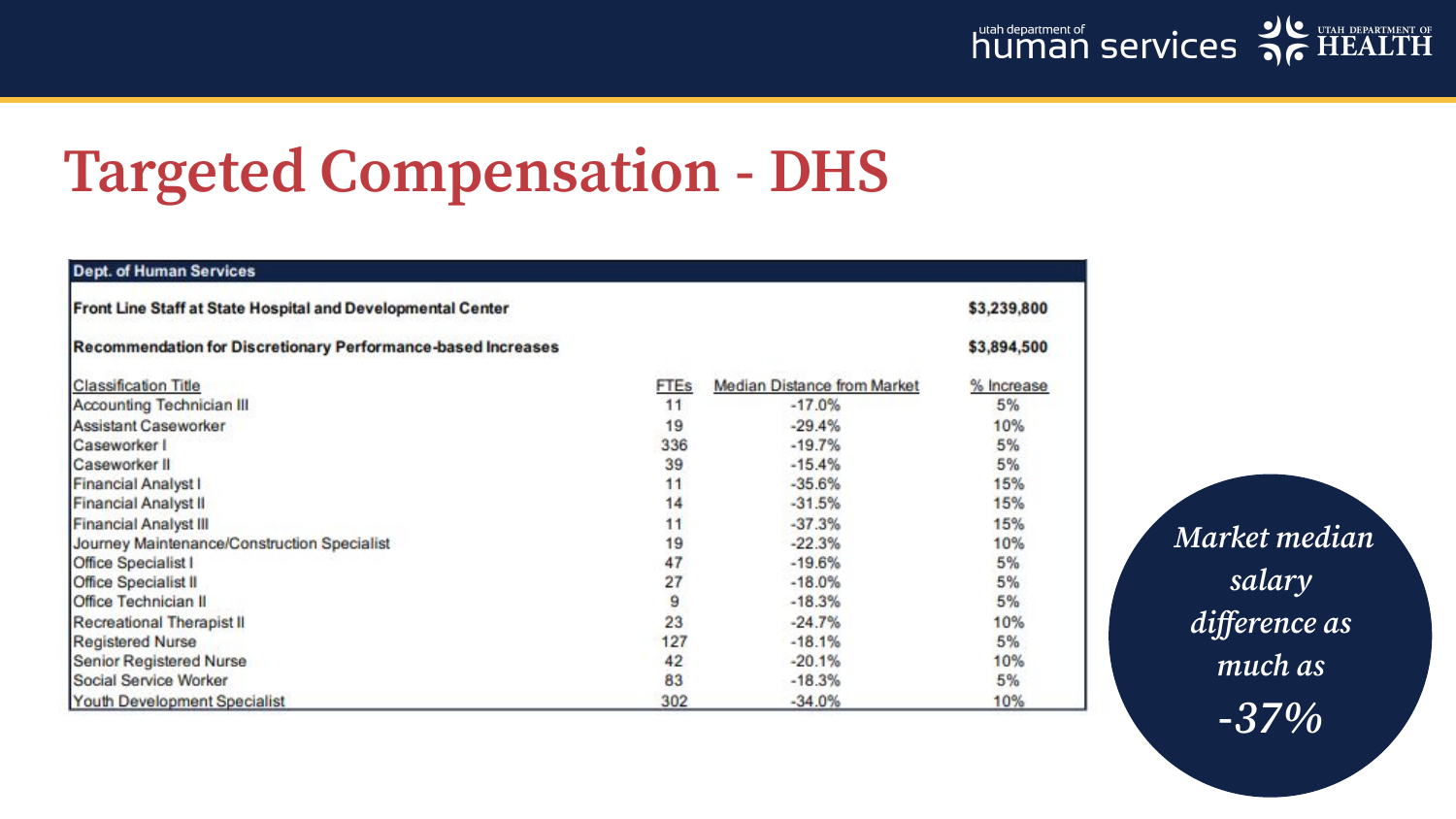

#### **Caseworker Investment in Progress**

#### **IN EFFECT SIX MONTHS: NUMBERS STEADY AMIDST PANDEMIC AND MARKET COMPETITION**

**\$5.127 M investment in workforce development and morale**

**+94%** DCFS frontline roles impacted by targeted pay increases

**Addressing retention, quality, safety, and recruitment**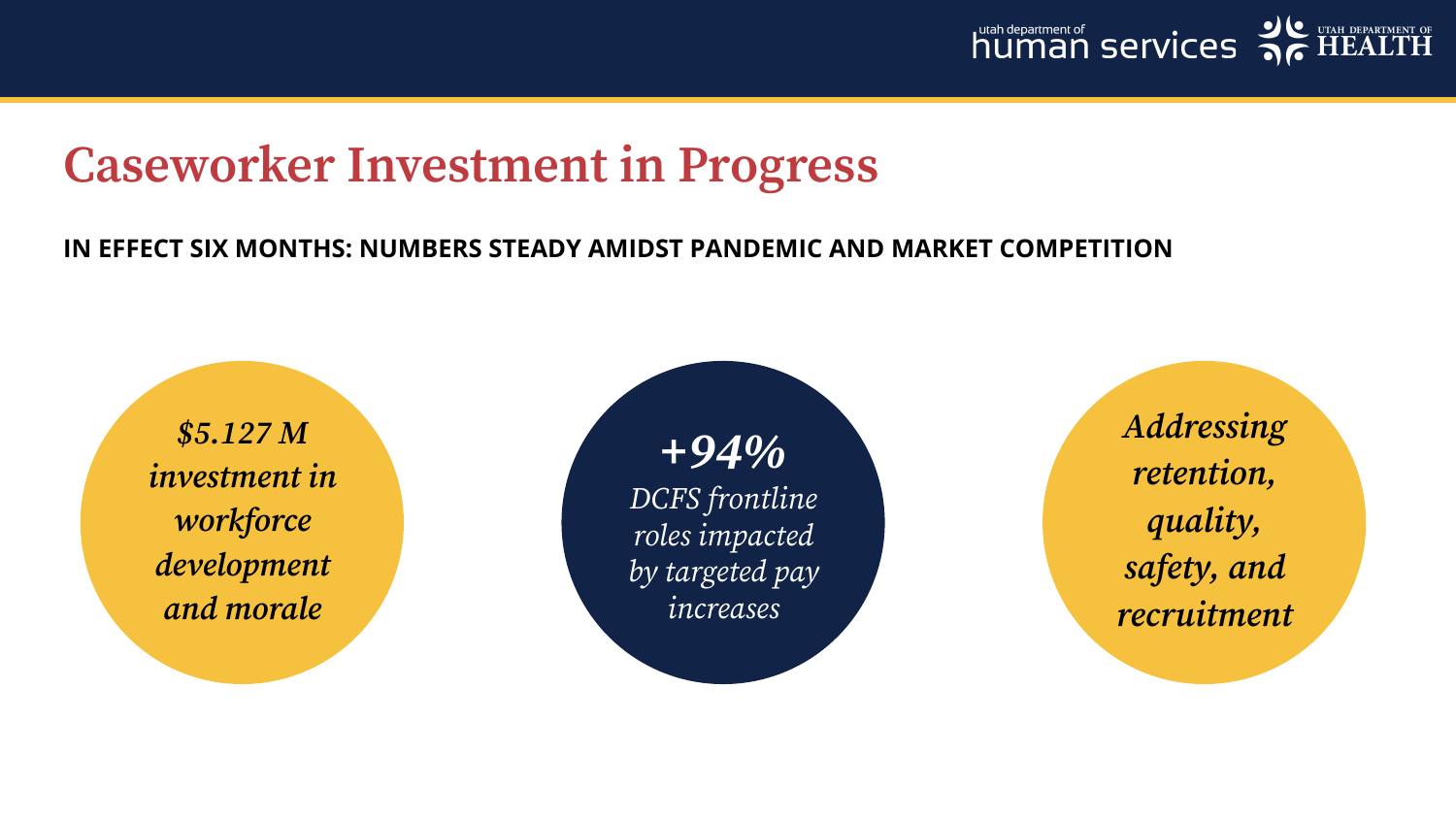

### **Critical Staffing Shortage at 24-7 Facilities**

#### **CAUSES:**

- Higher demand on health and safety protocols
- Wage competition with strong market
- Consistent with national trends

#### **EFFECTS:**

- Down 490 staff statewide
- Safety incidents increase
- Reduction in access to care including unit closure and provider closures
- Poor physical and mental health of staff
- Potential for rising costs due to fewer early intervention options



*Utah State Hospital, Provo*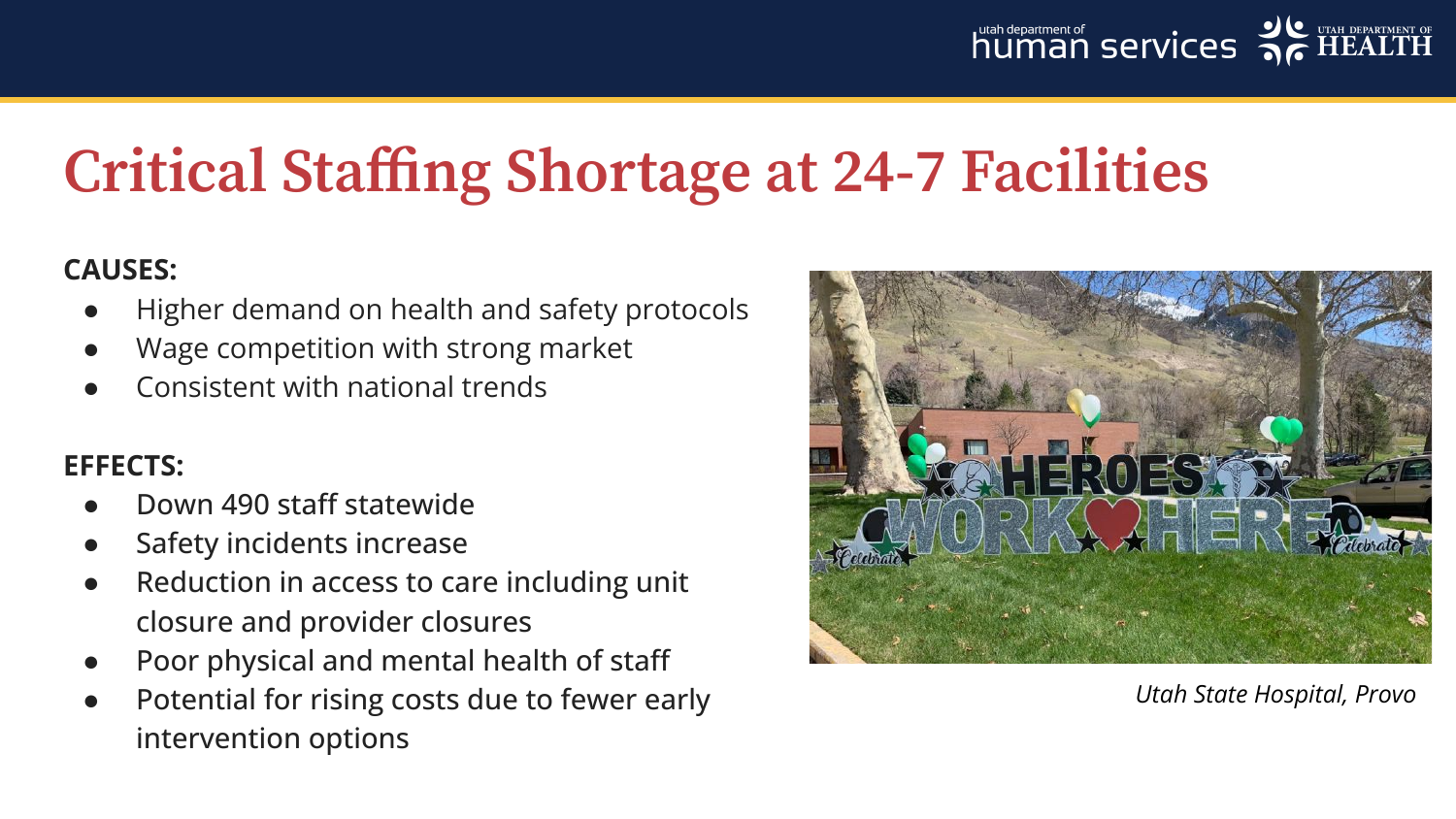

### **Utah State Hospital**

- **Total vacancies** = 179 positions
	- 123 nursing and direct care staff + custodial, food service
- **Direct care turnover rate** rose from 73% to 76% in 2021, with an average rate since 2019 of 72%



**SOLUTIONS IN PLACE:** increase through existing budget, recruitment and retention bonuses, hazard pay, overtime shifts, temporary closure of 30-bed civil unit, jail-based competency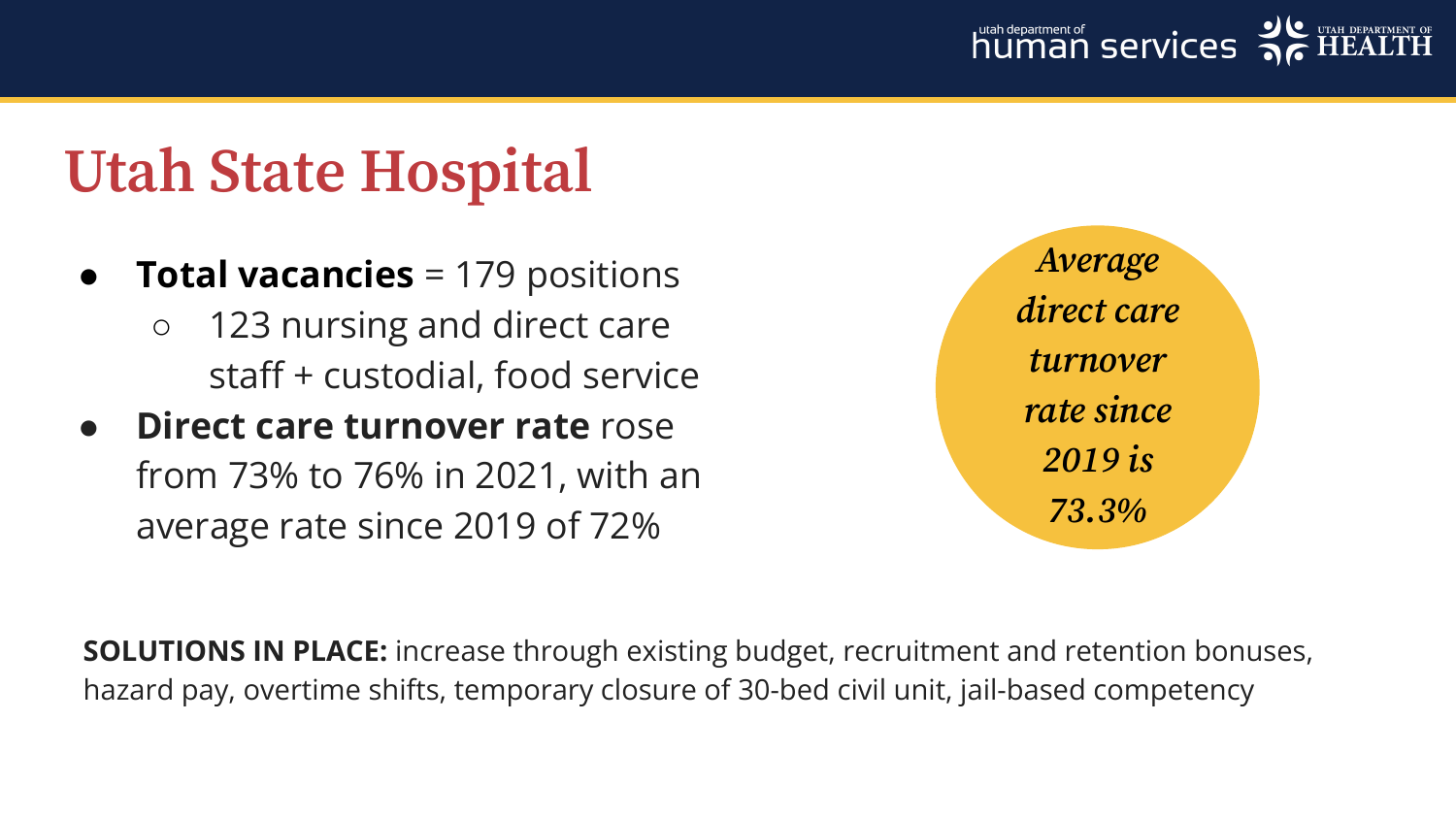

### **Utah State Developmental Center**

- **Direct care vacancies** = 105
	- 69 are night shift

**SOLUTIONS IN PLACE:** combining residents into fewer apartments, non-direct-care staff picking up direct care shifts, credit for declining benefits

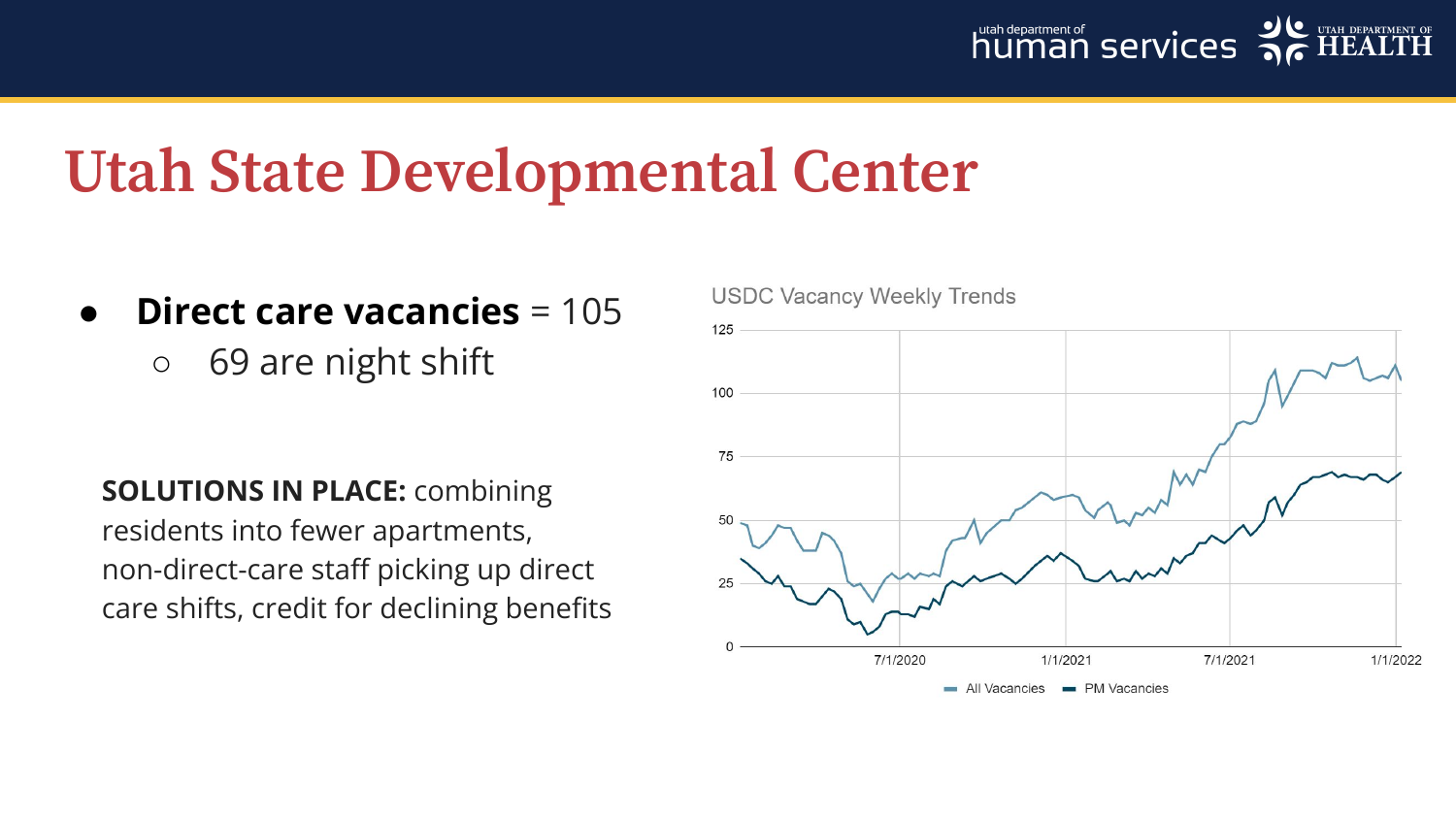

#### **Juvenile Justice Services**

● **Direct care vacancies** = 148

**SOLUTIONS IN PLACE:** recent increase from existing budget, career pathway plan with pay increases for education, certification, etc.

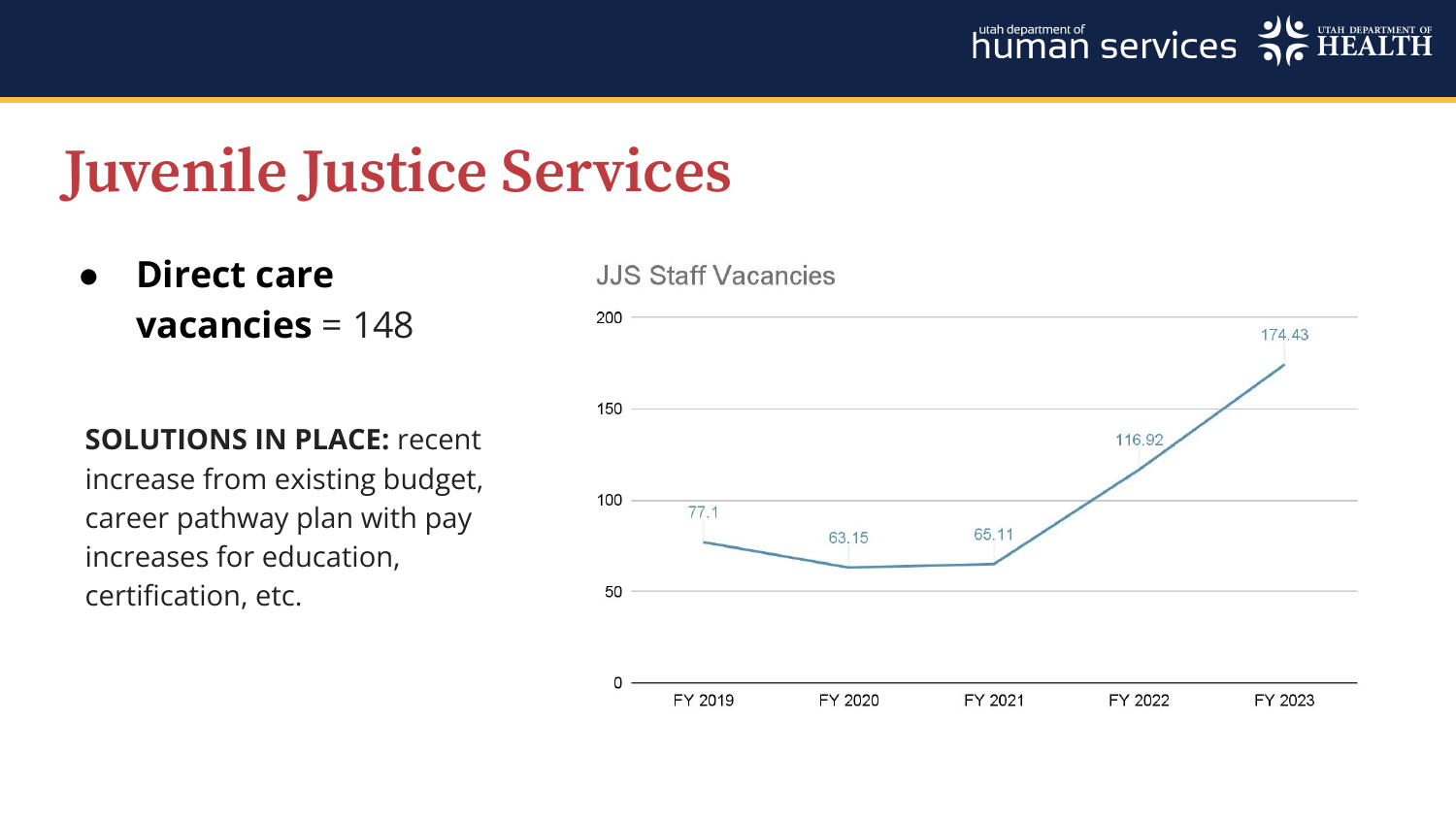

#### **DHS Providers and System Partners**



**SOLUTIONS:** one-time rate increase for contracted providers, caregiver compensation, independent market rate study (youth congregate care), appropriations for rate increase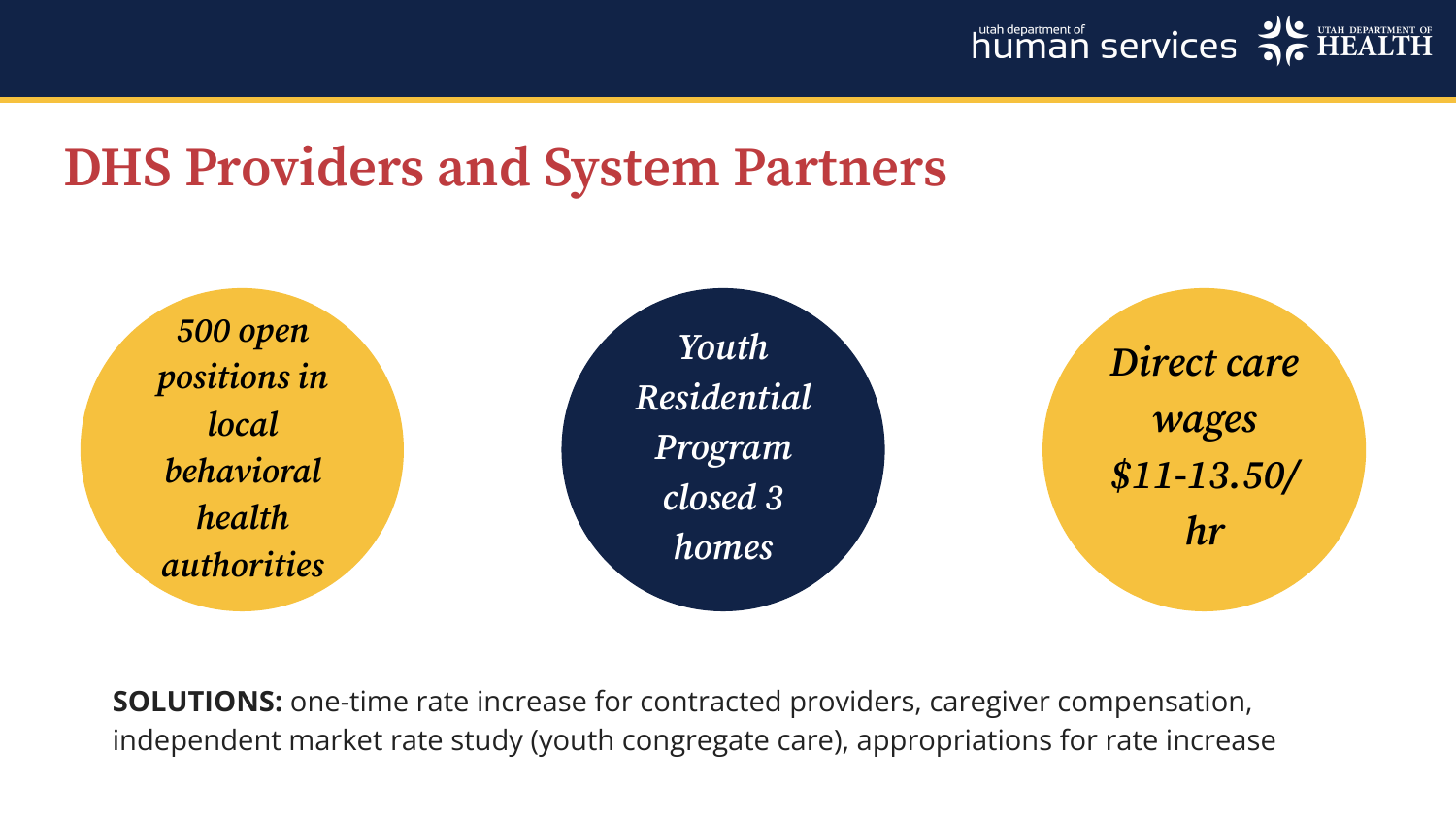#### **DOH Facility-Based Direct Care Shortages**

Nursing Facility and Private Intermediate Care Facilities for People with Intellectual Disabilities:

- Many facilities have had to stop admissions and shut down entire wings of the facility because they simply cannot staff with nurses or aides.
- Also experiencing a significant shortage in dietary and housekeeping staff, which also has a significant effect on quality.

**+ 850**

direct care staff vacancies for these providers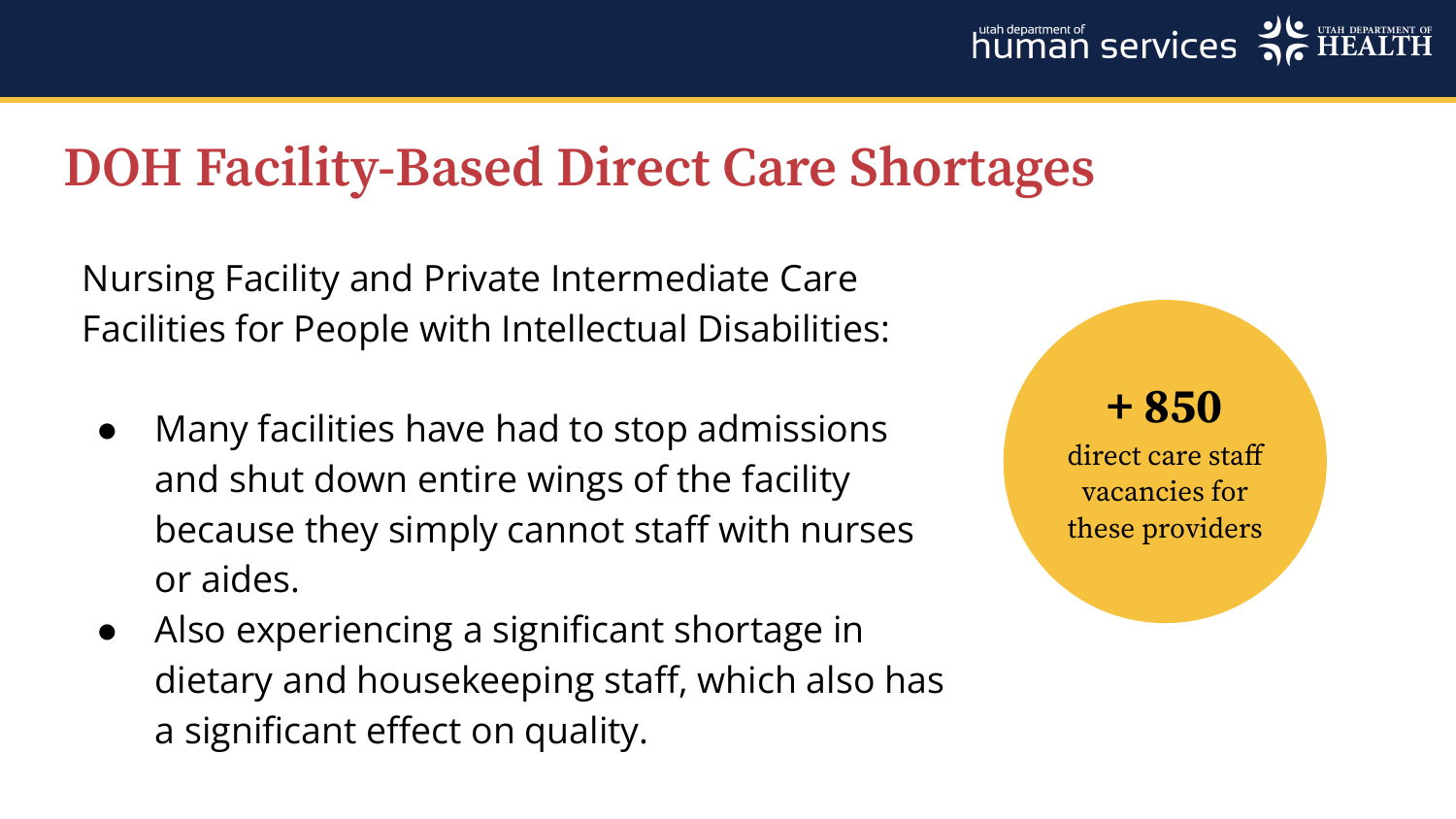

## **Supporting a Continuum of Care**

Our request for DCFS/JJS provider rate increases is critical to ensuring the quality and stability of out-of-home care options for the children and youth we serve.

**\$2,496,100**

DCFS Ongoing Funding Request

**\$1,770,700** DJJS Ongoing Funding Request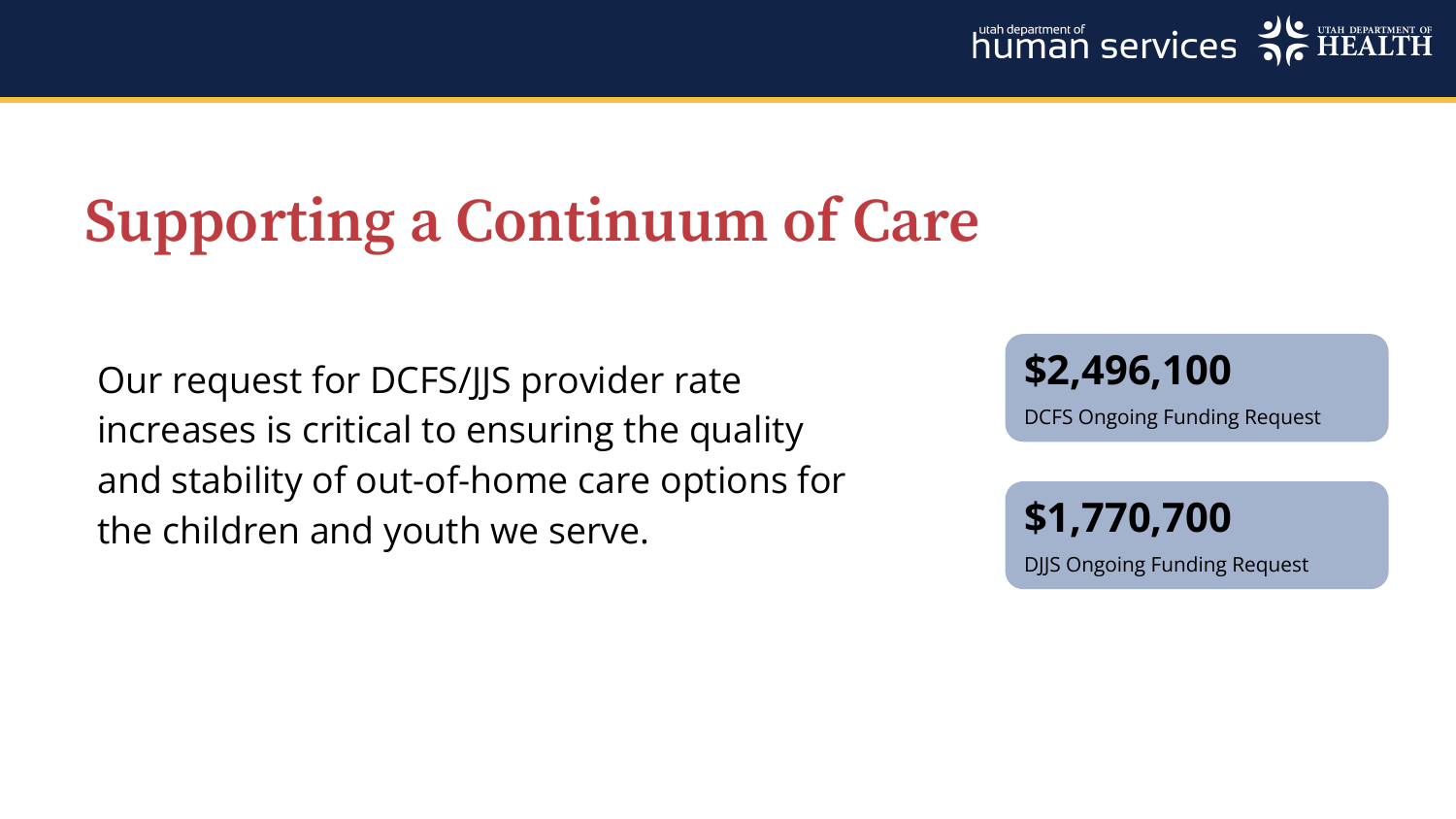

### **2019 Market Rate Study Findings**

- insufficient rates and severely underfunded services
- Providers struggling to retain and recruit staff
- Reliance on higher cost/sole source providers

2019 also added increased expectations on providers to comply with the Family First Prevention Services Act (FFPSA) without increased compensation.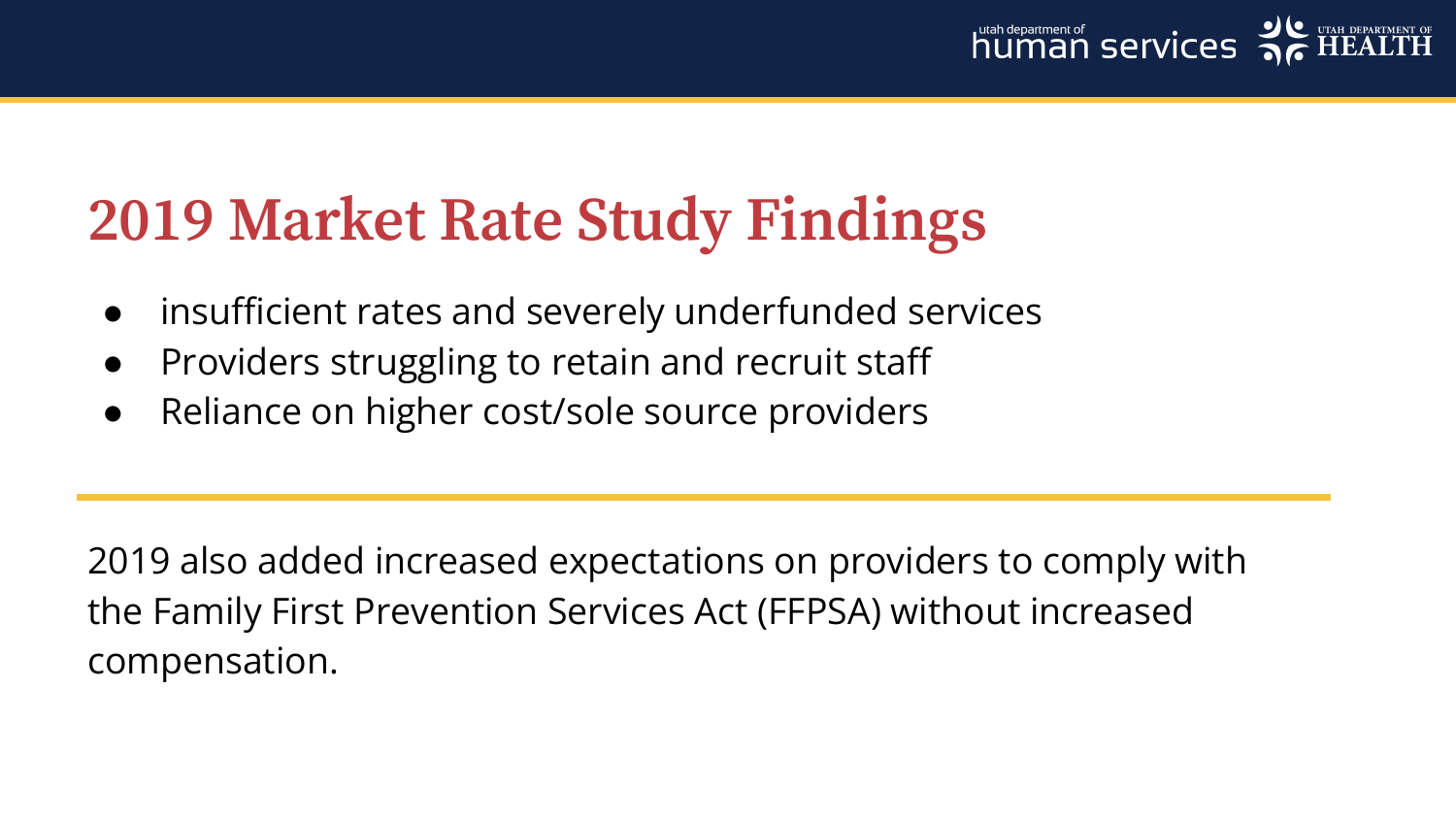Deficits in a robust continuum of out-of-home placements can lead to instability and increased time in care.

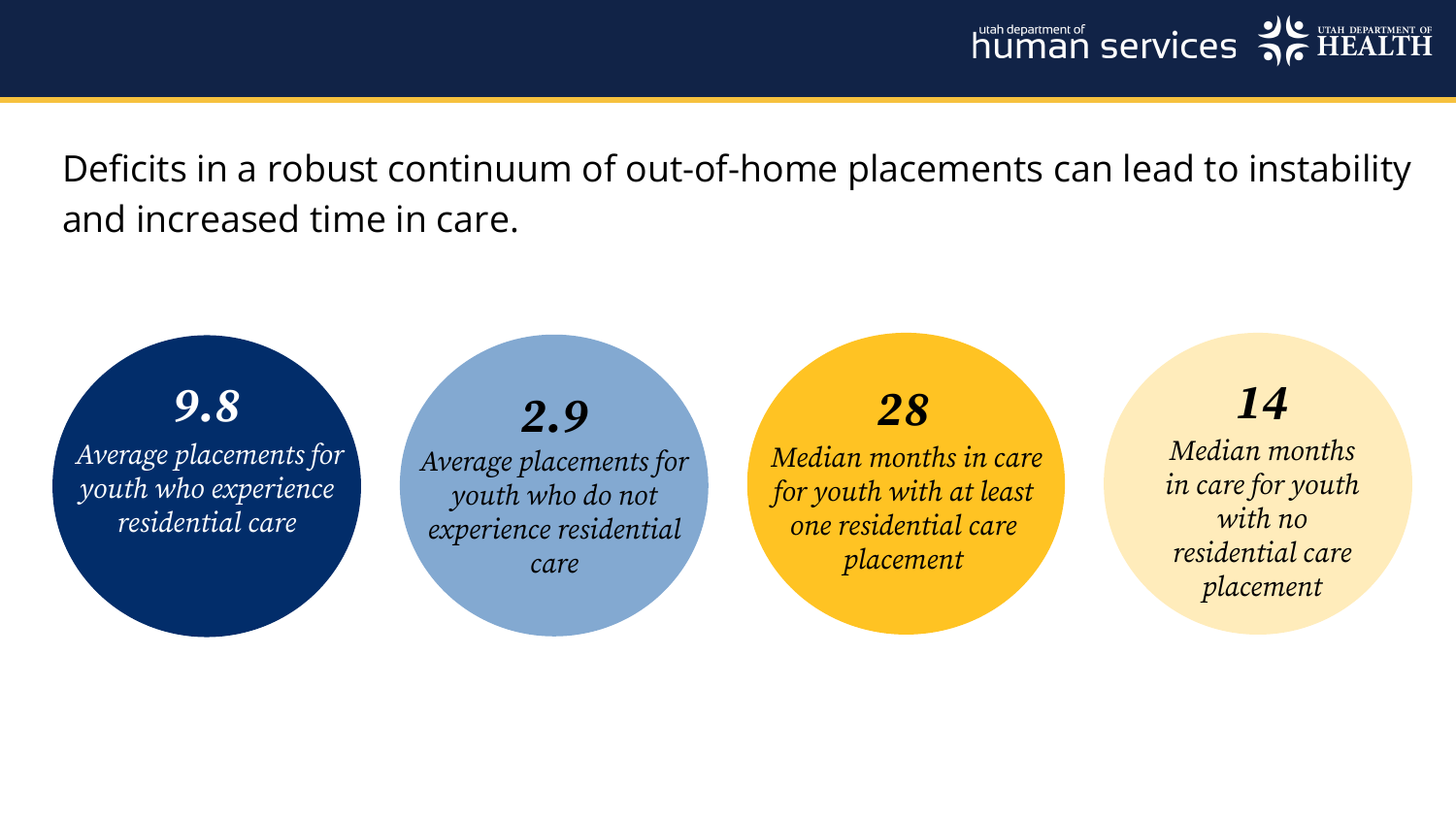The children and youth who come to us have often experienced trauma and have unique and complex needs.

Youth are more likely to experience improved quality and continuity of care when the most appropriate treatment and placement options are available to meet their needs.

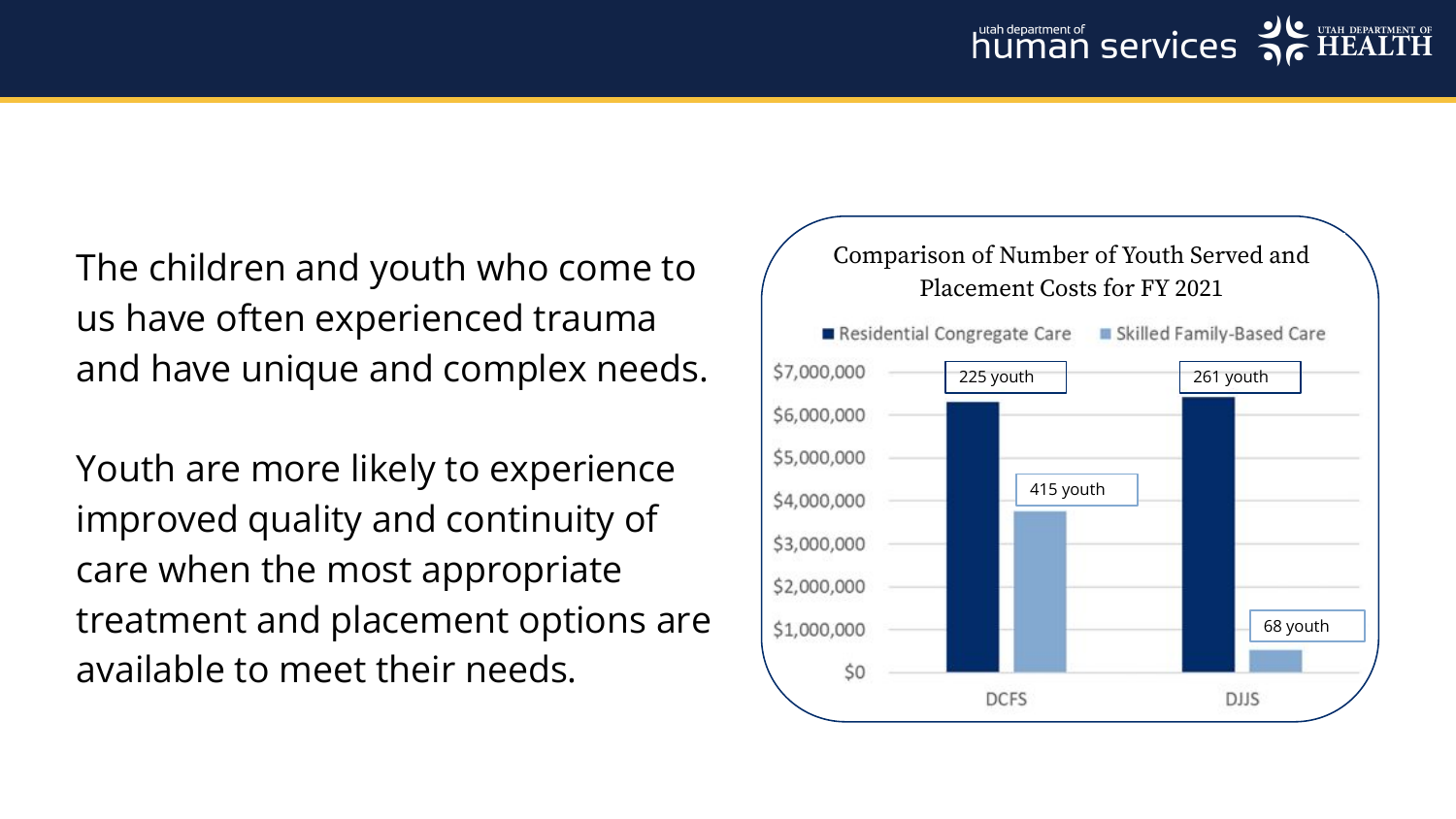

#### **Creating Stability in DSPD Direct Care Staff**

Individuals receiving services from the Division of Services for People with Disabilities (DSPD) require support and quality person-centered care from skilled staff.

Stability of direct care staff is vital for safe, quality services.

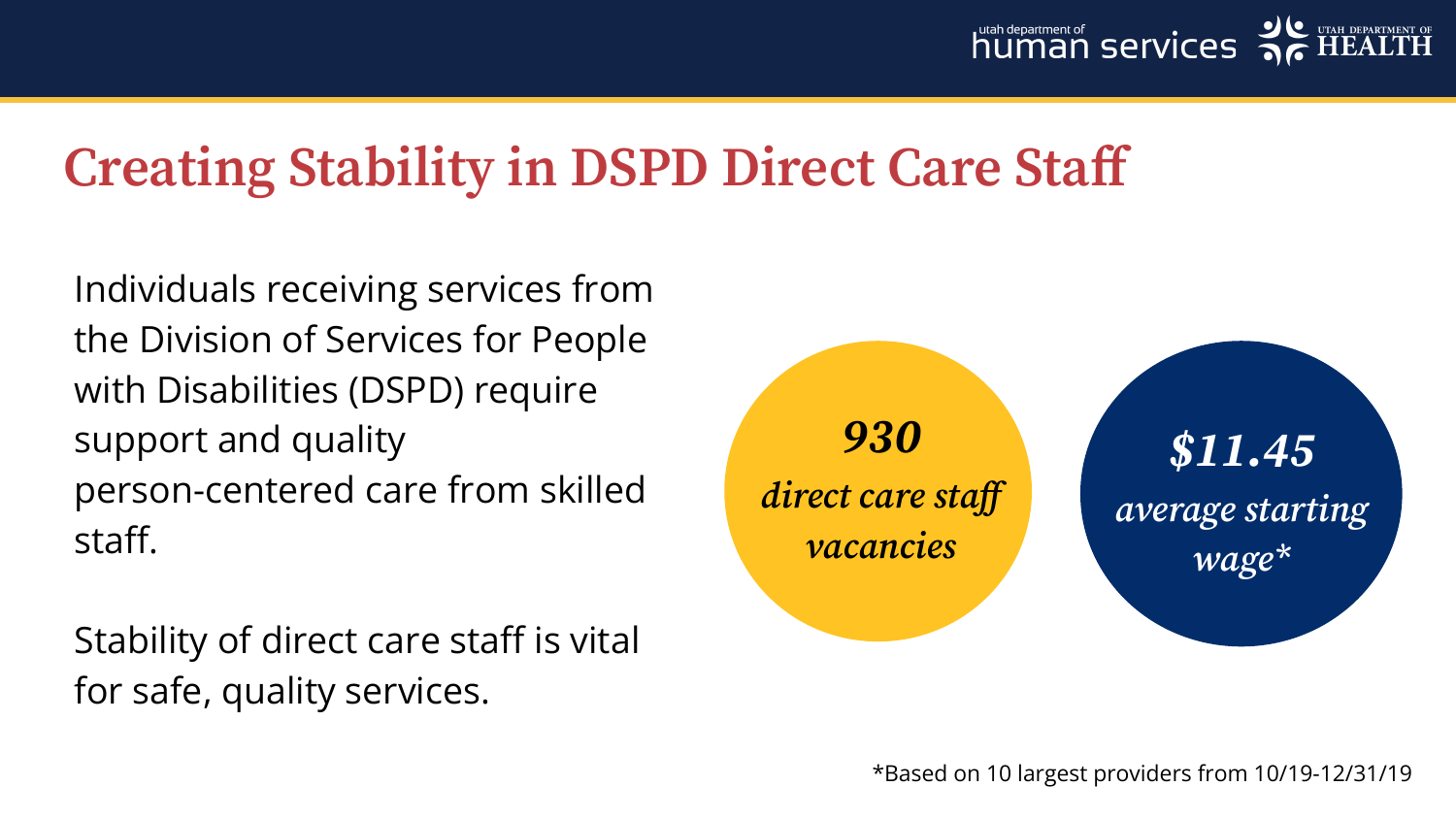

#### **Creating Stability in Direct Care Staff**

Requested funds would support:

- Increase productivity and morale
- Decrease costs of new employee hiring and training

#### *\$9,928,700*

*Funds an ongoing 6.5% wage increase. Additionally, \$8,313,400 in one-time reduction accounts for a 5% increase funded through the American Rescue Plan Act (ARPA)*